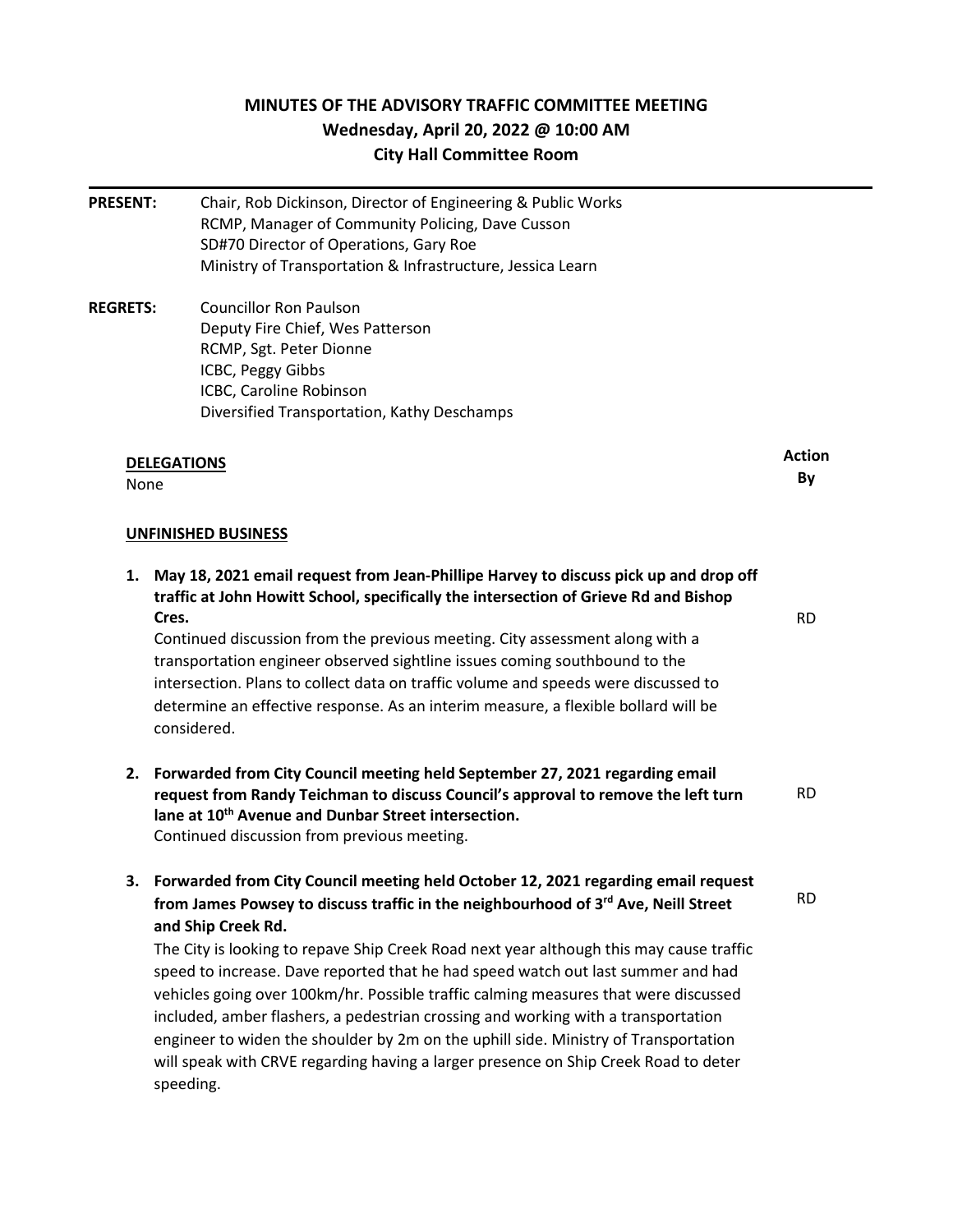**4. Forwarded from City Council meeting held October 12, 2021 regarding email request from Bob Kanngiesser to discuss suggestions to planned upgrades to intersections at Dunbar St and 10th Ave and 10th Ave and Redford St.** See #2 comments above.

#### **NEW BUSINESS**

**1. Correspondence from the Minister of Transportation, forwarded from City Council meeting held January 17, 2022, regarding options available to municipalities for adopting changes to speed limits.**

RD

RD

RD

We do not currently have the data needed to lower speed limits. Future consideration of speeds in coordination with enforcement, education and engineering. ICBC notes that in discussing this initiative with other municipalities throughout BC, one of the important points that has emerged is that signing alone is unlikely to significantly reduce actual speeds.

**2. March 23, 2022 email request from Steven Jones of Lathom Street regarding concerns pertaining to road design for the section above the railway tracks.** ICBC reviewed 2013-2017 claims and found none along this S-curve on Lathom Rd. After reviewing the most recent claims from 2016-2020 there were two claims near the S-curve, neither were related to the geometry of the road itself. ICBC does not yet have the crash data for 2021 or 2022. ICBC suggested consideration of a Curve Warning Sign on the eastbound approach to the S-curve, which is not controlled by a stop sign. Dave reported that he monitored the intersection for a period of time and did not observe any violations occurring but is willing to have speed watch set up on the east end of the S-curve or below the railway tracks. Dave noted it was too dangerous for the volunteers to set up at the intersection. It was suggested to work with a transportation engineer in setting up flexible bollards along the road centerline to deter vehicles from cutting across the lanes.

## **LATE ITEMS**

**1. April 11, 2022 email request from Larry Ransom regarding Orange Bridge access off River Road.**

JL

Ministry of Transportation reported that repainting of the lines will be happening very soon, weather dependent. There has been discussion with the traffic engineer to lessen the gap in the painted line for the turn onto Falls Street as well as a request for additional signage.

> **PROPOSED SCHEDULE OF NEXT MEETING DATES FOR 2022:** July 20, 2022 October 19, 2022

> > Meeting was adjourned at 11:02 a.m.